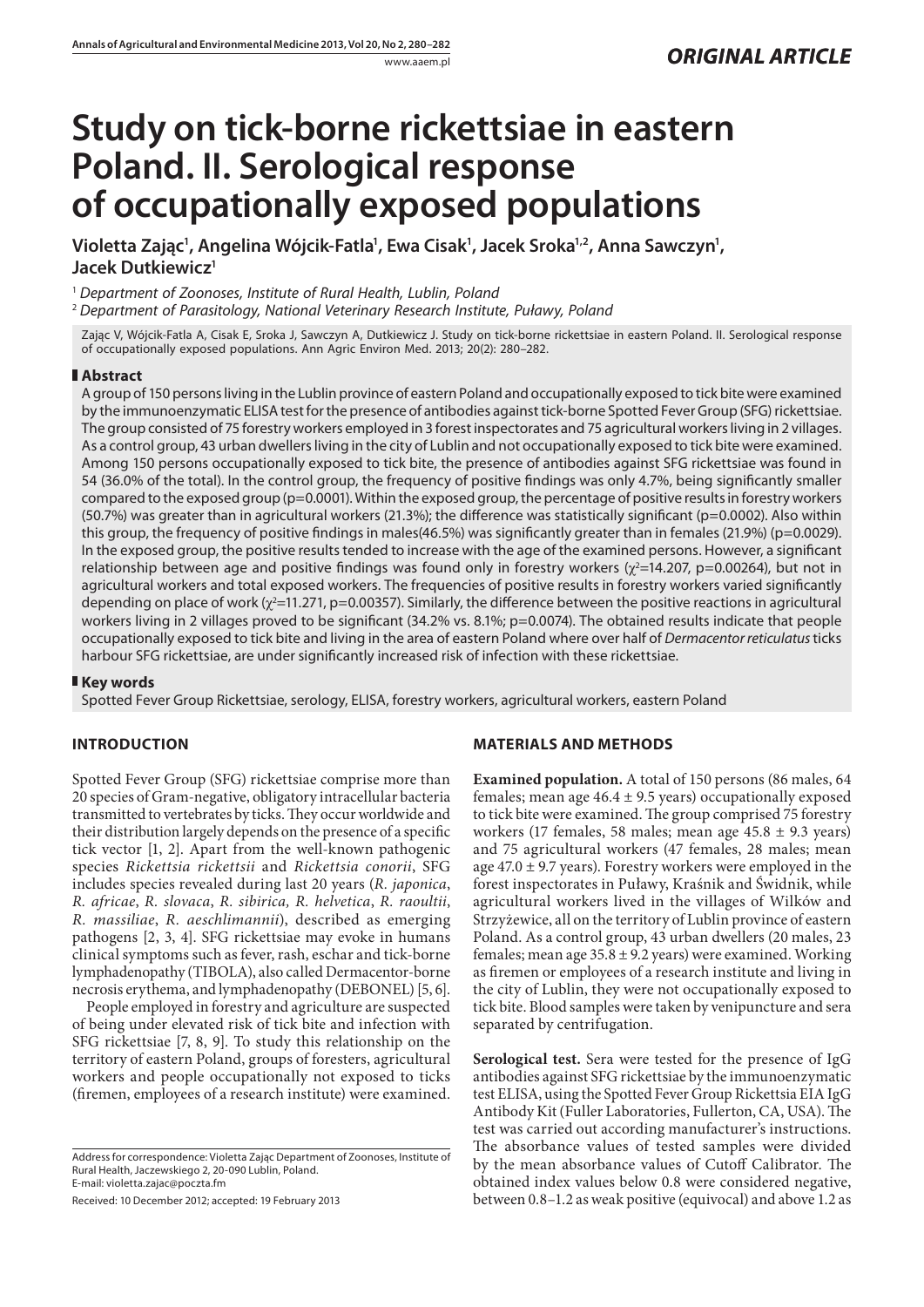Violetta Zając, Angelina Wójcik-Fatla, Ewa Cisak, Jacek Sroka, Anna Sawczyn, Jacek Dutkiewicz, Study on tick-borne rickettsiae in eastern Poland, II. Serological…

distinctly positive. For statistical analysis, the weak positive results were included into positive group.

**Table 2.** Serological response to Spotted Fever Group Rickettsiae antigen, in the occupational and control groups, depending on age.

**Statistical analysis.** Analysis was carried out with Student's t-test and  $\chi^2$  test for independence, using Statistica 10.0 package (StatSoft, Poland).

#### **RESULTS**

Among 150 persons occupationally exposed to tick bite, the presence of antibodies against SFG rickettsiae was found in 54 (36.0% of the total). In the control group, the frequency of positive findings was only 4.7%, being significantly smaller compared to the exposed group (p=0.0001) (Tab. 1).

**Table 1.** Serological response to Spotted Fever Group Rickettsiae antigen, in the occupational and control groups, depending on gender.

| Examined group                                 | Number of<br>examined | Number of reactants, percent |                  |                   |
|------------------------------------------------|-----------------------|------------------------------|------------------|-------------------|
|                                                |                       | Distinctly<br>positive       | Weak<br>positive | Total<br>positive |
| Agricultural workers                           |                       |                              |                  |                   |
| Women                                          | 47                    | 6(12.8%)                     | $4(8.5\%)$       | 10 (21.3%)        |
| Men                                            | 28                    | 5 (17.9%)                    | $1(3.6\%)$       | 6(21.4%)          |
| Total                                          | 75                    | 11 (14.7%)                   | 5(6.7%)          | 16 (21.3%)        |
| Forestry workers                               |                       |                              |                  |                   |
| Women                                          | 17                    | 3(17.7%)                     | $1(5.9\%)$       | 4 (23.5%)         |
| Men                                            | 58                    | 27 (46.6%)                   | $7(12.1\%)$      | 34 (58.6%)        |
| Total                                          | 75                    | 30 (40.0%)                   | 8 (10.7%)        | 38 (50.7%)        |
| <b>Total occupationally</b><br>exposed persons |                       |                              |                  |                   |
| Women                                          | 64                    | $9(14.1\%)$                  | 5(7.8%)          | 14 (21.9%)        |
| Men                                            | 86                    | 32 (37.2%)                   | $8(9.3\%)$       | 40 (46.5%)        |
| Total                                          | 150                   | 41 (27.3%)                   | 13 (8.7%)        | 54 (36.0%)        |
| Control group                                  |                       |                              |                  |                   |
| Women                                          | 23                    | 0(0)                         | 2(8.7%)          | 2(8.7%)           |
| Men                                            | 20                    | 0(0)                         | 0(0)             | 0(0)              |
| Total                                          | 43                    | 0(0)                         | 2(4.7%)          | $2(4.7\%)$        |

Within the exposed group, the percentage of positive results in forestry workers (50.7%) was greater than in agricultural workers (21.3%); the difference was statistically significant (p=0.0002). Separately, the frequencies of positive results both in forestry and agricultural workers were significantly greater compared to the control group  $(p<0.0001$  and  $p=0.0214$ , respectively). Within the exposed group, the frequency of positive findings in males (46.5%) was significantly greater than in females (21.9%) (p=0.0029). None of the examined people showed fever and/or rash typical for the clinical form of SFG rickettsioses.

In the exposed group, the positive results tended to increase with the age of the examined persons (Tab. 2). However, the significant relationship between age and positive findings was found only in forestry workers  $(\chi^2=14.207; p=0.00264)$ , but not in agricultural workers and total exposed workers. Among forestry workers, the greatest percentage of positive results was recorded in the age group 40–49 years (56.3%), and the smallest in the age group 20–29 years (25.0%).

The frequencies of positive results in forestry workers varied significantly depending on place of working  $(\chi^2=11.271,$ p=0.00357) (Tab. 3). Similarly, the difference between the positive reactions in agricultural workers living in 2 villages proved to be significant (34.2% vs. 8.1%, p=0.0074).

|                                  |                       | Number of reactants, percent |             |             |
|----------------------------------|-----------------------|------------------------------|-------------|-------------|
| Examined group/<br>Age Intervals | Number of<br>examined | Distinctly                   | Weak        | Total       |
|                                  |                       | positive                     | positive    | positive    |
| Agricultural workers             |                       |                              |             |             |
| $20 - 29$                        | 4                     | 0(0)                         | $1(25.0\%)$ | $1(25.0\%)$ |
| 30-39                            | 10                    | $1(10.0\%)$                  | 0(0)        | $1(10.0\%)$ |
| 40-49                            | 24                    | 4 (16.7%)                    | $2(8.3\%)$  | $6(25.0\%)$ |
| 50-59                            | 37                    | 6(16.2%)                     | $2(5.4\%)$  | 8 (21.6%)   |
| Total                            | 75                    | 11 (14.7%)                   | 5(6.7%)     | 16 (21.3%)  |
| Forestry workers                 |                       |                              |             |             |
| $20 - 29$                        | $\overline{4}$        | $1(25.0\%)$                  | 0(0)        | $1(25.0\%)$ |
| 30-39                            | 18                    | 8 (44.4%)                    | $2(11.1\%)$ | 10 (55.6%)  |
| 40-49                            | 16                    | 8 (50.0%)                    | 1(6.25%)    | 9(56.3%)    |
| 50-59                            | 37                    | 13 (35.1%)                   | 5(13.5%)    | 18 (48.6%)  |
| Total                            | 75                    | 30 (40.0%)                   | 8 (10.7%)   | 38 (50.7%)  |
| <b>Total occupationally</b>      |                       |                              |             |             |
| exposed persons                  |                       |                              |             |             |
| $20 - 29$                        | 8                     | 1(12.5%)                     | $1(7.8\%)$  | $2(25.0\%)$ |
| 30-39                            | 28                    | $9(32.1\%)$                  | $2(9.3\%)$  | 11 (39.3%)  |
| 40-49                            | 40                    | 12 (30.0%)                   | 3(7.5%)     | 15 (37.5%)  |
| 50-59                            | 74                    | 19 (25.7%)                   | $7(9.5\%)$  | 26 (35.1%)  |
| Total                            | 150                   | 41 (27.3%)                   | 13 (8.7%)   | 54 (36.0%)  |
| Control group                    |                       |                              |             |             |
| $20 - 29$                        | 12                    | 0(0)                         | 0(0)        | 0(0)        |
| 30-39                            | 17                    | 0(0)                         | 2(11.8%)    | 2 (11.8%)   |
| 40-49                            | 9                     | 0(0)                         | 0(0)        | 0(0)        |
| 50-59                            | 5                     | 0(0)                         | 0(0)        | 0(0)        |
| Total                            | 43                    | 0(0)                         | 2(4.7%)     | 2(4.7%)     |

**Table 3.** Serological response to Spotted Fever Group Rickettsiae antigen, in the occupational and control groups, depending on place of working and/or living.

| Examined group/<br>Place of working | Number of<br>examined | Number of reactants, percent |                  |                   |
|-------------------------------------|-----------------------|------------------------------|------------------|-------------------|
|                                     |                       | Distinct<br>positive         | Weak<br>positive | Total<br>positive |
| Agricultural workers                |                       |                              |                  |                   |
| Wilków                              | 37                    | (2.7%)                       | $2(5.4\%)$       | $3(8.1\%)$        |
| Strzyżewice                         | 38                    | 10 (26.3%)                   | $3(7.9\%)$       | 13 (34.2%)        |
| Total                               | 75                    | 11 (14.7%)                   | $5(6.6\%)$       | 16 (21.3%)        |
| Forestry workers                    |                       |                              |                  |                   |
| Puławy                              | 36                    | 16 (44.4%)                   | 6(16.7%)         | 22 (60.1%)        |
| Kraśnik                             | 29                    | 11 (37.9%)                   | $2(6.9\%)$       | 13 (44.8%)        |
| Świdnik                             | 10                    | 3 (30.0%)                    | 0(0)             | $3(30.0\%)$       |
| Total                               | 75                    | 30 (40.0%)                   | 8 (10.7%)        | 38 (50.7%)        |
| Control group                       | 43                    | 0(0)                         | 2(4.7%)          | 2(4.7%)           |

#### **DISCUSSION**

A high prevalence of the seropositive reactions to SFG rickettsiae was found among the symptomless inhabitants of eastern Poland occupationally exposed to tick bite, mostly in forestry workers. The genus-specific test did not provide the answer to the question: which SFG species evoke these reactions? The SFG rickettsiae were not known from the territory of Poland until recently when 3 species belonging to this group (*R. helvetica*, *R. slovaca*, *R. raoultii*) were isolated from the *Ixodes ricinus* (L.) and *Dermacentor reticulatus*  (Fabricius) ticks [10, 11, 12]. In the first part of the presented study [13], it was found that in the *D. reticulatus* ticks collected in the study area of Lublin province, there was a high prevalence of the SFG rickettsiae mostly belonging to the species *R. raoultii*. Thus, it may be assumed that the high prevalence of seropositive reactions stated in the presented